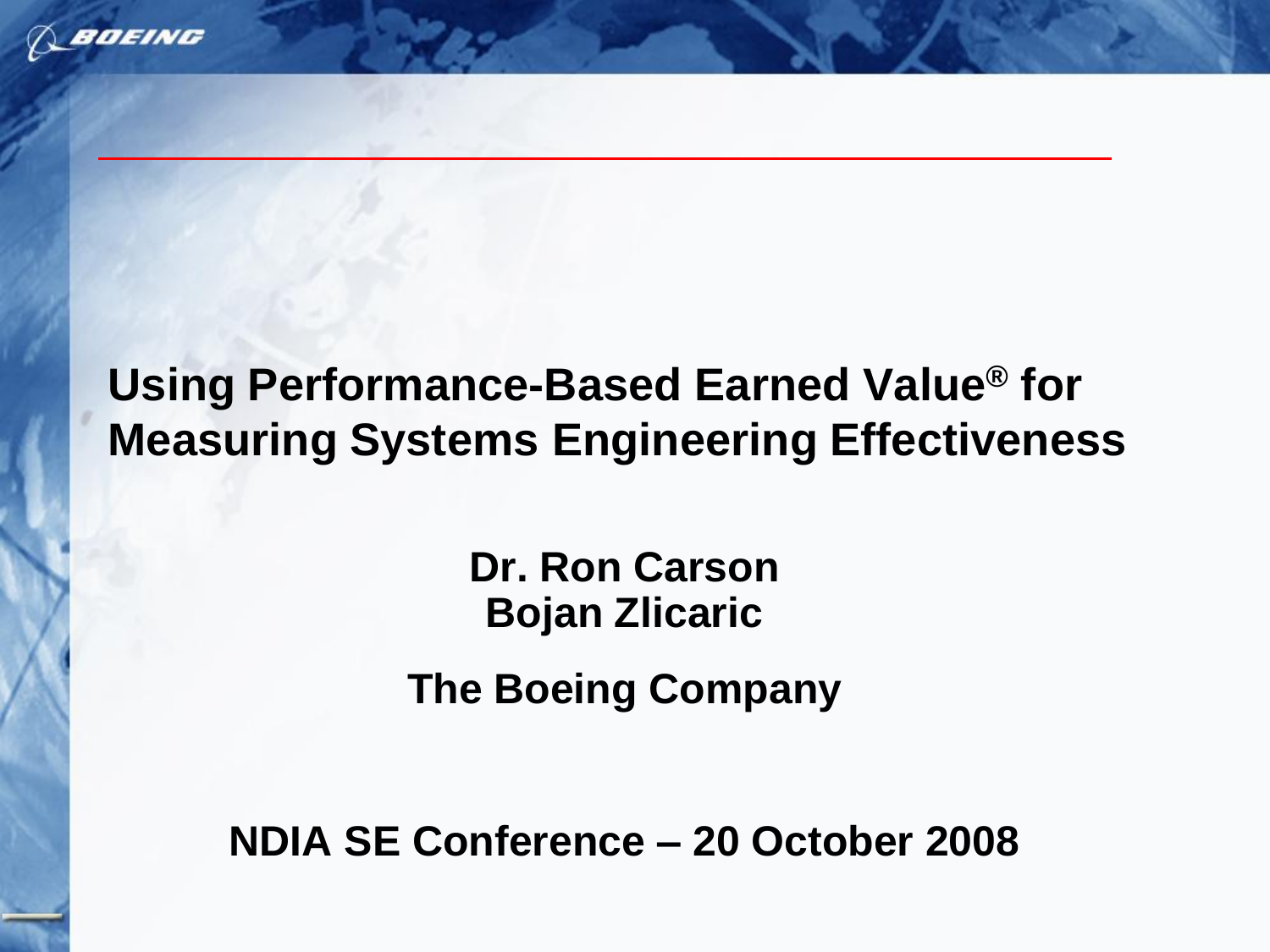

# **Outline**

- **Performance-Based Earned Value®**
- **SE Effectiveness**
- **F SE Metrics Architecture**
- **Example Metrics for Requirements**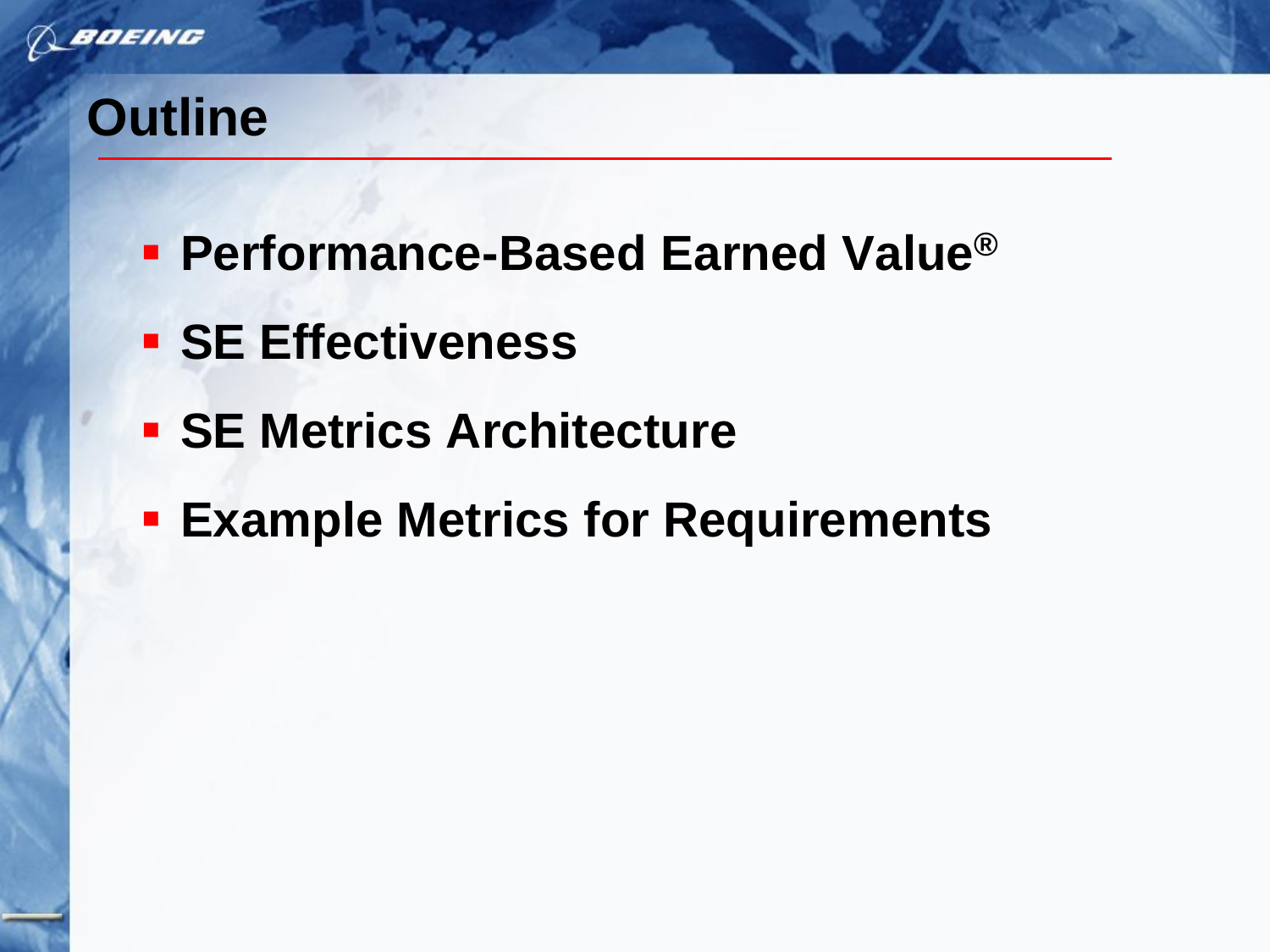## **The Scope of Earned Value is Limited**

## **\*ANSI/EIA-748B, 3.8**

- **"Earned value is a direct measurement of the quantity of work accomplished. The** *quality* **and**  *technical content* **of work performed is controlled by other processes." [emphasis added]**
- **Need another method to assess** *quality* **of work accomplished**

**\* "Standard for Earned Value Management Systems"**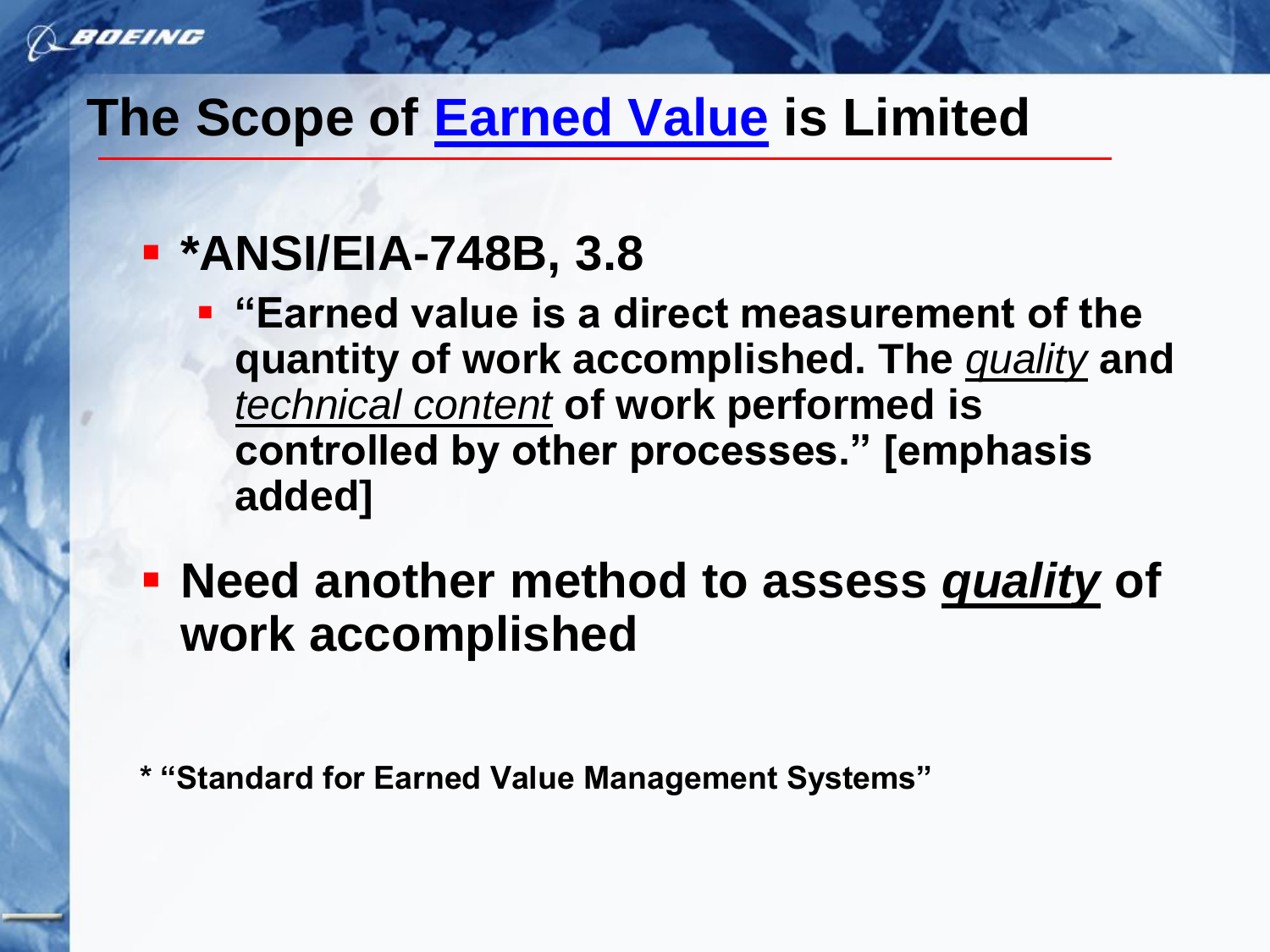

# **Easy PBEVSM Example**

- **Task: wash windows**
- **Desired outcome: clean windows**
- **Quality measure: cannot see anything on window surface (no distortion or obscuration of reflections)**
- **Earned Value: Window was washed**
	- **"I washed the window"**
- **PBEVSM: Window is clean**
	- **"But it's not clean" – PBEVSM less than EV**
- **Difference (PBEVSM – EV) = "Unearned value" = Quality criteria for the product delivered by the activity, or the** *cost of rework*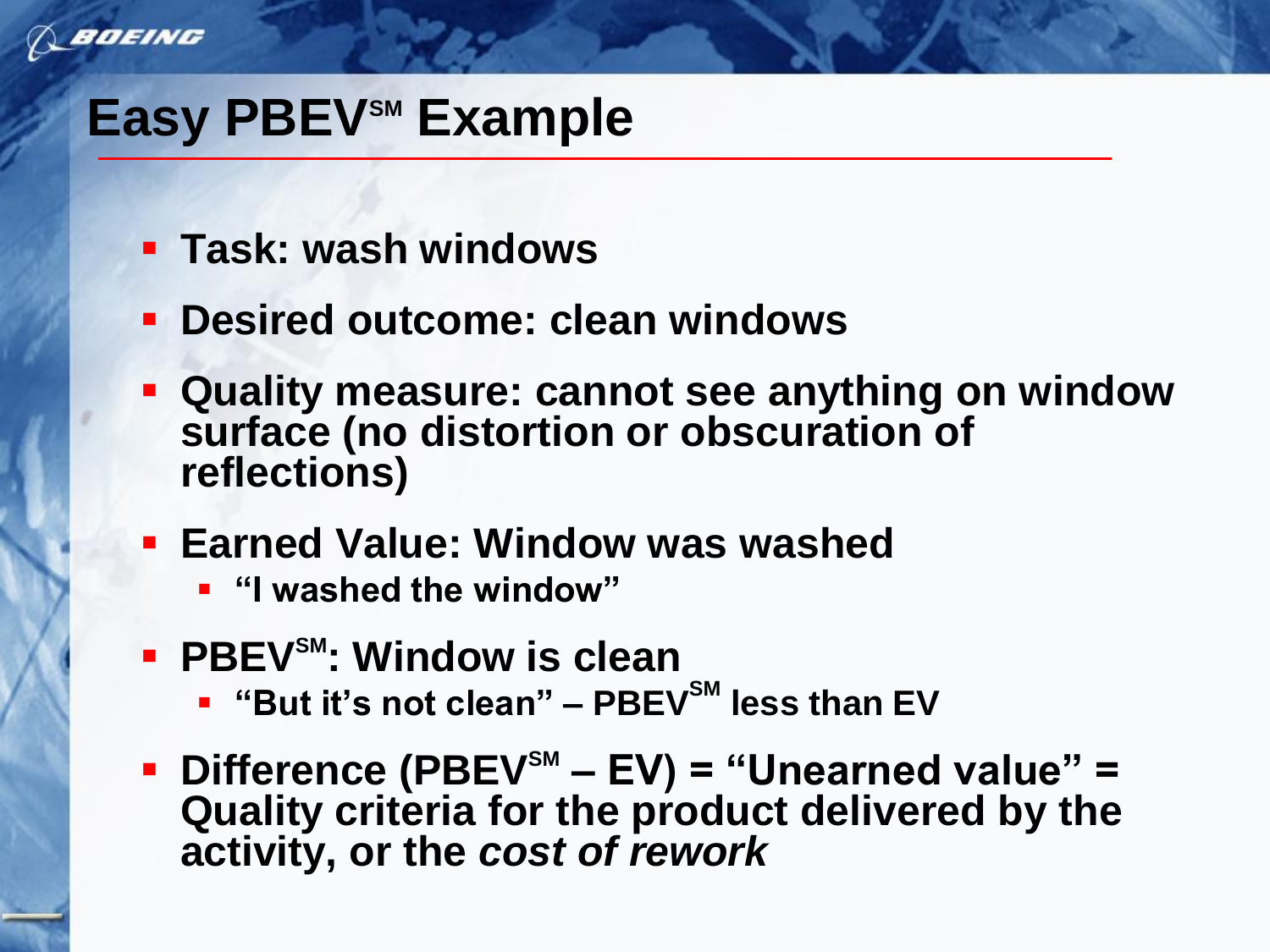

## **What is Quality?**

- **"Quality is conformance to requirements" (Crosby, "Quality is Free", 1979)**
- **Therefore, "quality" of work accomplished is composed of**
	- Inherent quality of work product **(conformance to work product standards, e.g., specs, drawings, plans, reports)**
	- Conformance of work product to technical requirements **associated with the system (e.g., design satisfies requirements)**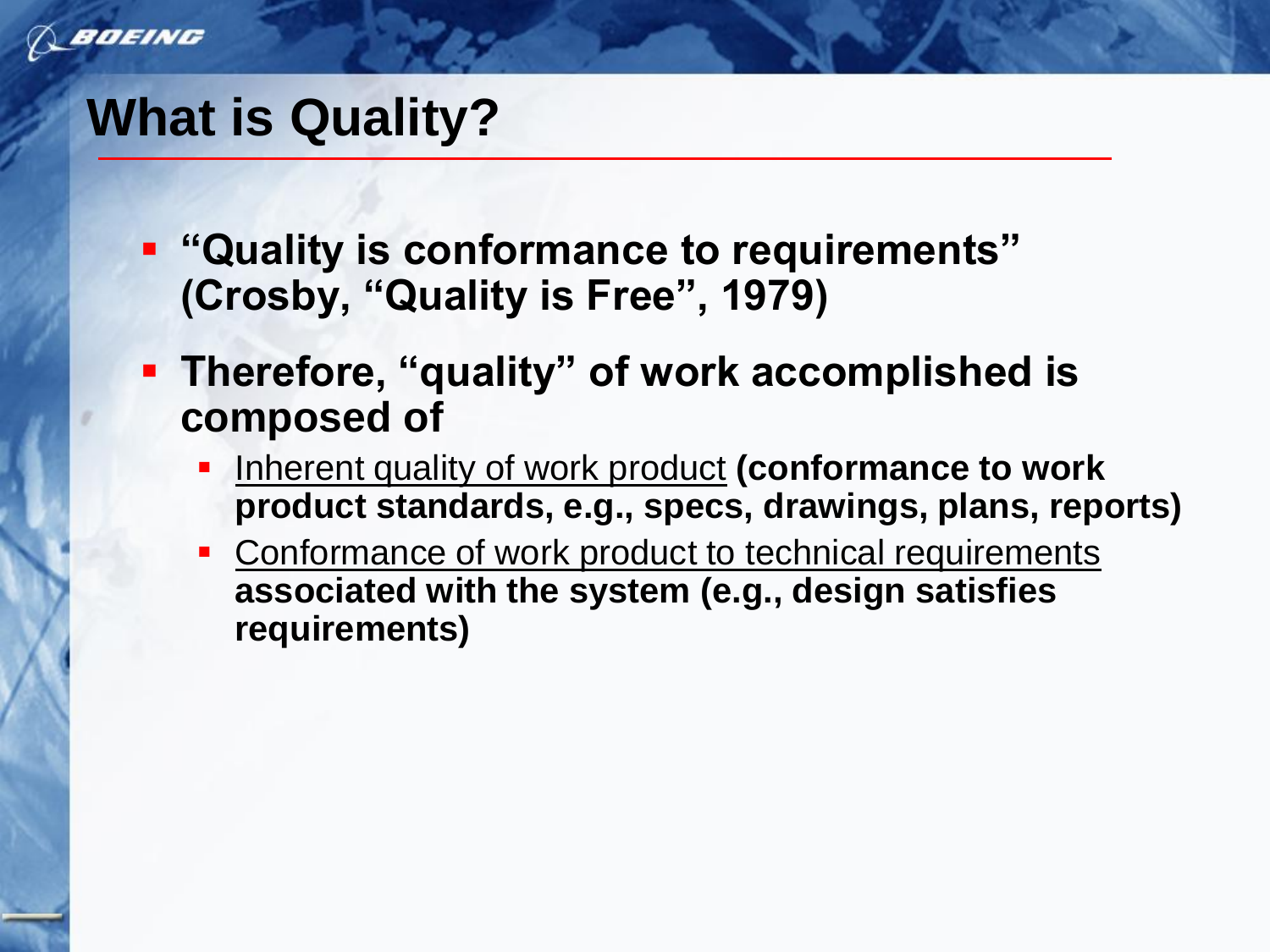*BOEING* 

# **SE Quality Example - Specifications**

- **A major SE work product is a specification containing all requirements for a system**
- **Requirements Specification Quality – 2 parts**
	- **Specification structure and syntax**
		- **Conforms to template standards (quality of specification)**
			- **Completeness, outline, format**
		- **Requirements are well-stated (quality of requirements)**
			- **Clarity, verifiability, etc.**
	- **Specification content** 
		- **System described satisfies user needs and/or contract requirements, e.g., weight, speed, availability, etc.**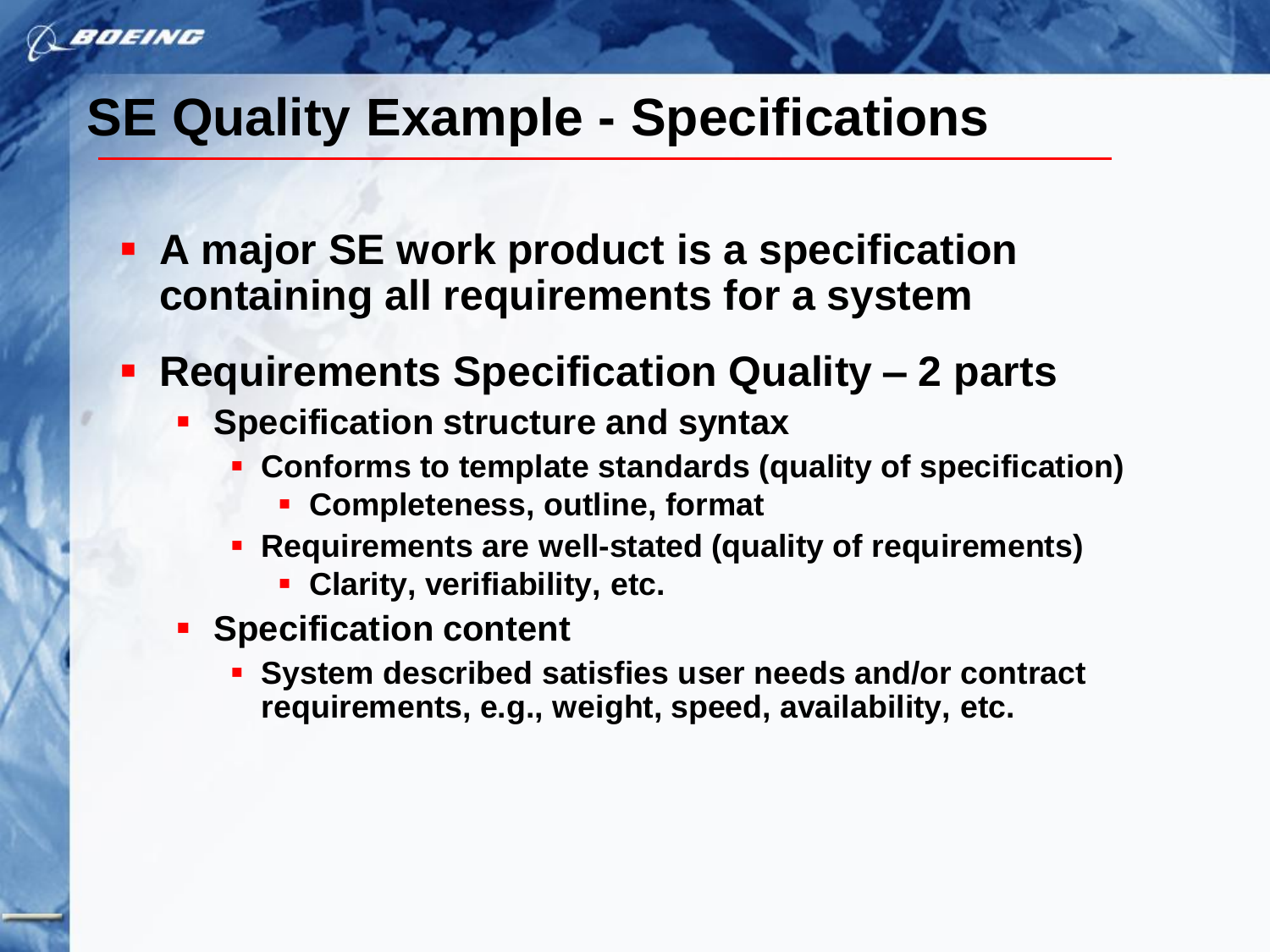

## **SE Effectiveness**

- **"Effectiveness" is an ability to produce the needed result using the committed resources**
	- **Resource commitments based on planning**
	- **EV measures execution vs. plan**
	- **Resource utilization: money, people, facilities, time**
- **What are the "needed results" or products of SE?**
	- **Specific SE work products**
	- **Program outcomes**
		- **Cost – Budgeted cost**
		- **Schedule – Committed schedule**
		- **Technical Performance – Systems satisfying requirements and needs**
	- **Leads to PBEVSM\***

**\*PBEV and Performance-Base Earned Value are registered trademarks of Paul Solomon**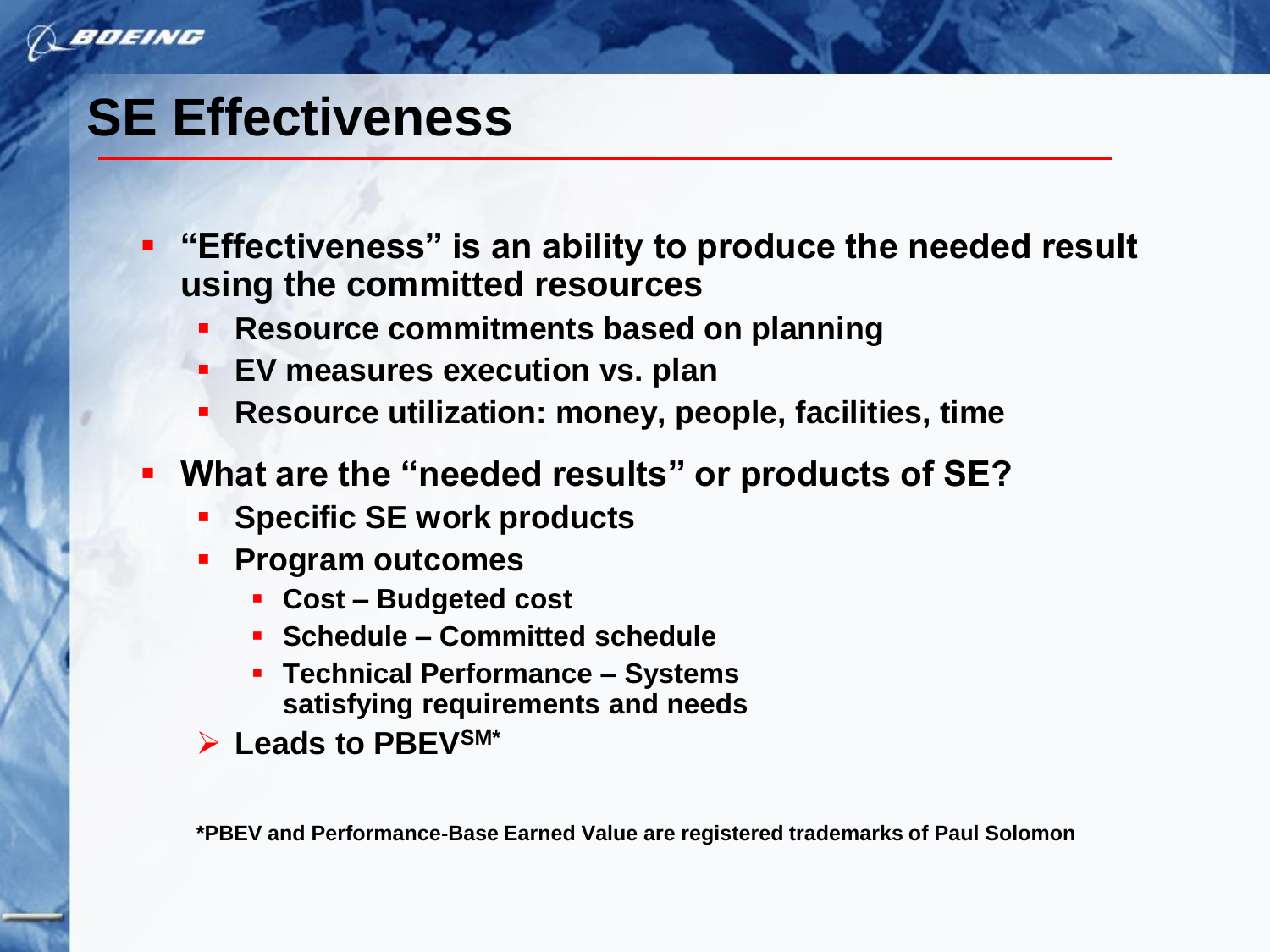

# **SE Effectiveness Decomposition**

- **Define contributors to SE Effectiveness**
	- **Leads to SE Metrics Architecture**
- **Three contributing streams**
	- **Product Quality – Satisfying needs and requirements**
	- **Cost and**
	- **Schedule**  Collectively measured by Earned Value
		- **Planning (basts for product definition and EV)**
	- **Essential elements**
		- **Work product quality and completeness – fitness for use by downstream "customer"**
		- **Timeliness – available when needed**
			- **Defined by coordinated schedule; measured by EV**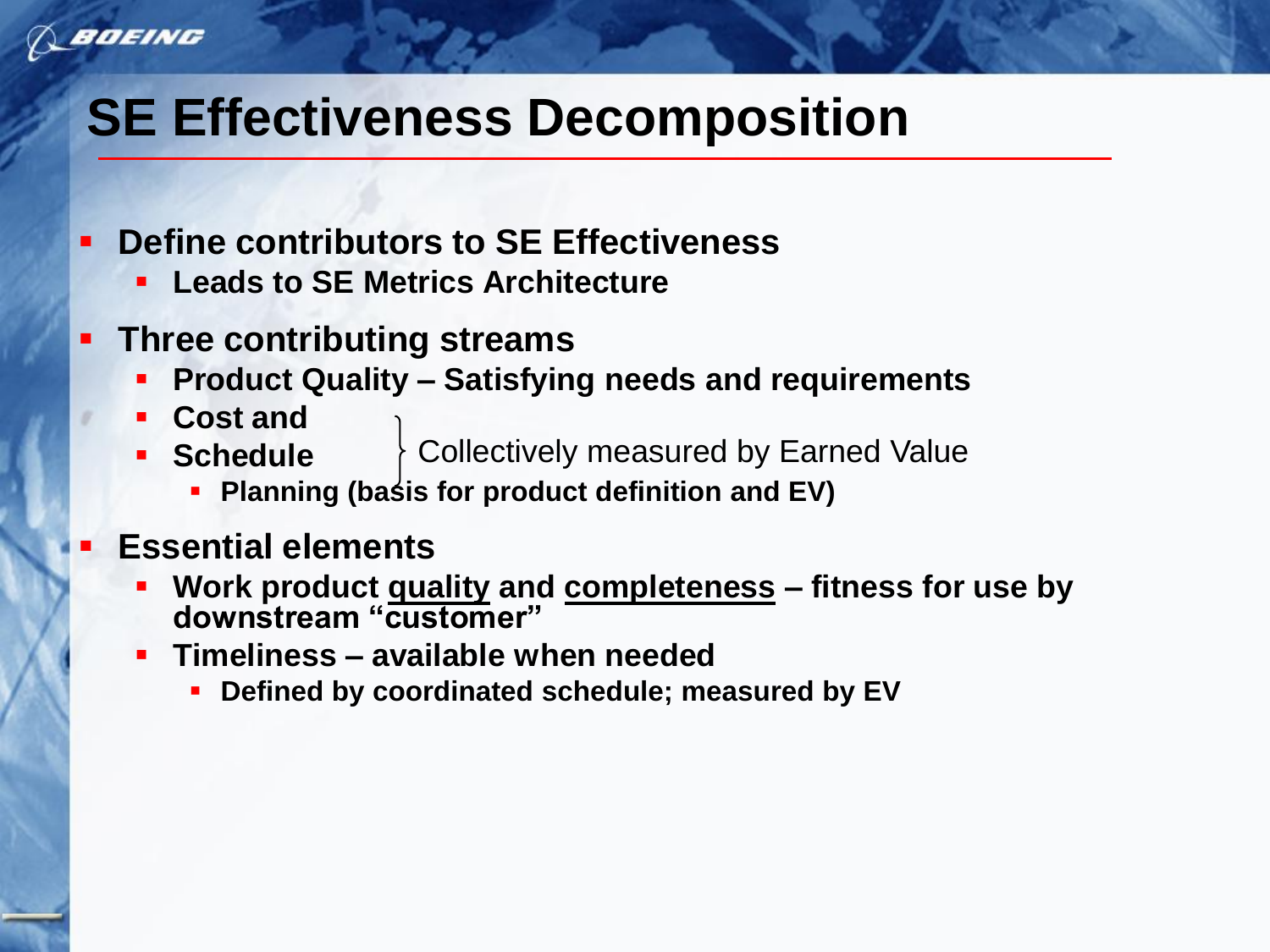

# **SE Measures Architecture**

 **Top level of measures architecture shows decomposition of SE Effectiveness and PBEVSM**

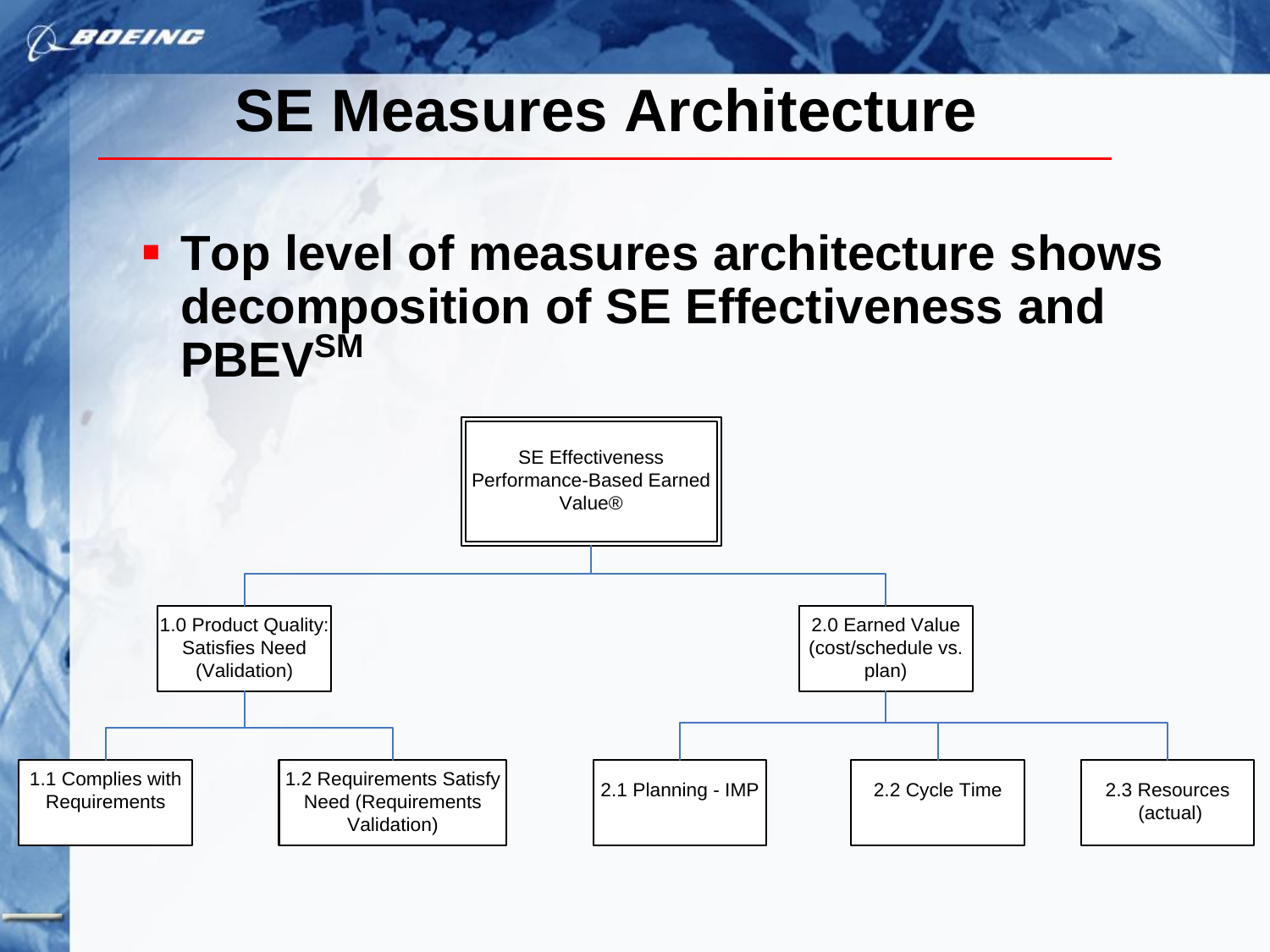*BOEING* 

# **Using PBEV<sup>SM</sup> for SE Effectiveness**

### **Work definition – IMP/IMS**

- **Define work products for every scheduled activity (evidence of completion)**
	- **Plans, requirements, design, interfaces, verification**
- **Define objective quality standards for work products**
- **Define technical content requirements for work products**

### **Progress assessment**

- **Value is earned (EV) based on** 
	- **Satisfying work product quality standard**
	- **Satisfying technical requirements associated with work product**
- **Technical maturity per plan – % of planned TPM achieved (Solomon)**

 **"Unearned value" is cost of rework: the work not-yetaccomplished**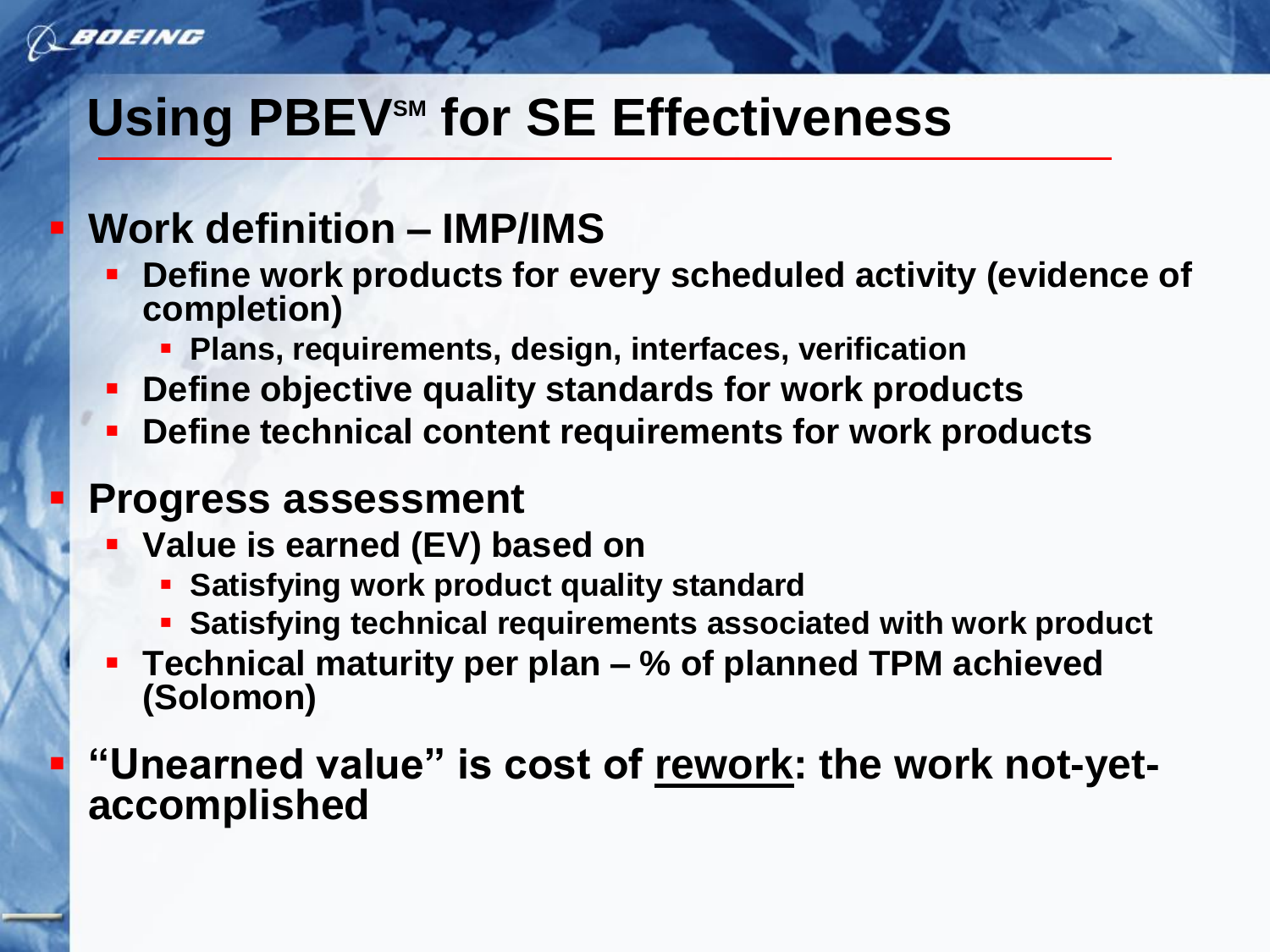*BOEING* 

#### **Decomposition of Compliance of Design with Requirements**

- **Measure Quality and Completeness of**
	- **Design Analysis and Verification (Compliance)**
	- **Design and Implementation**
	- **Requirements**

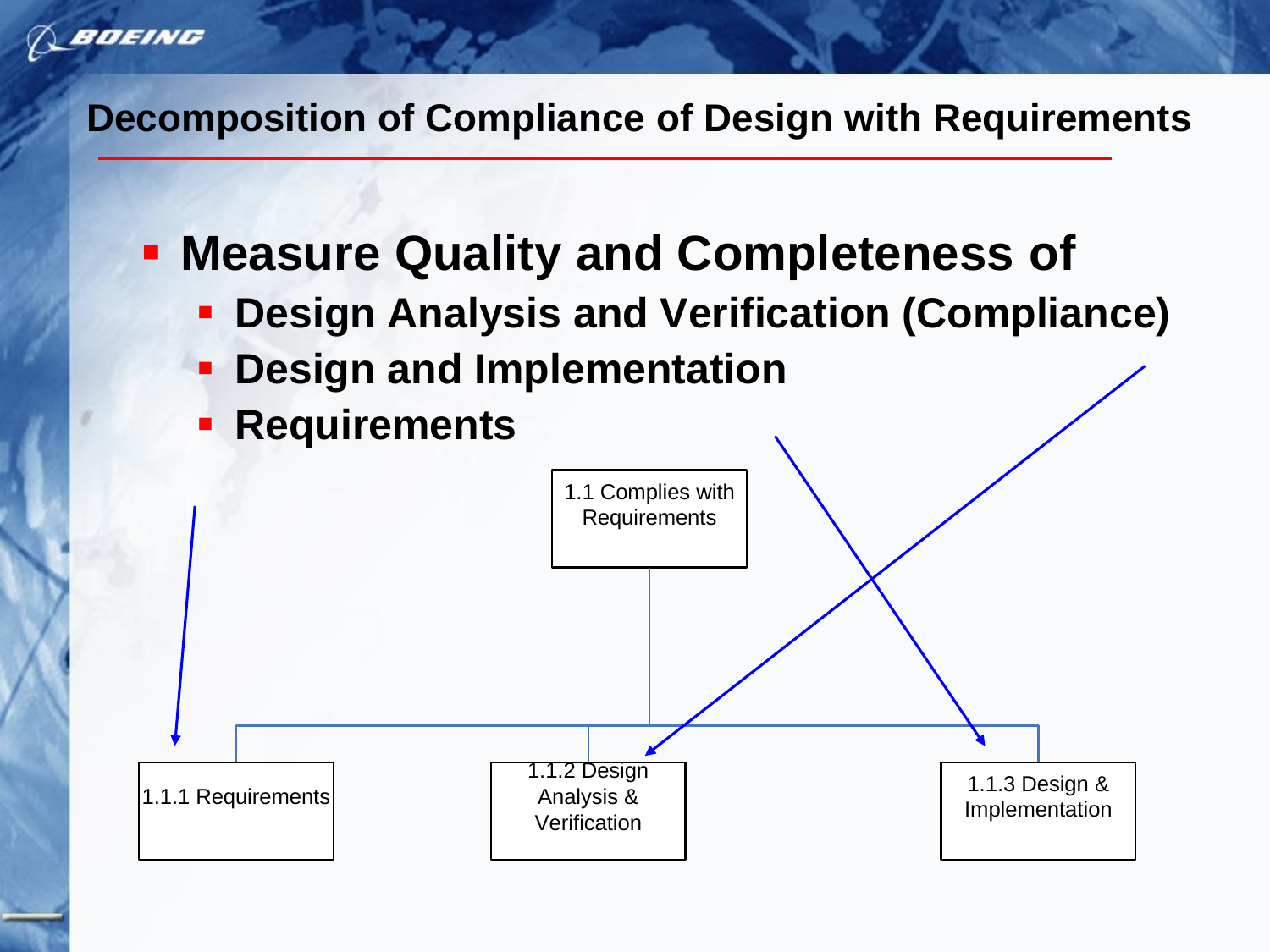

s

# **Technical Compliance Metric**

 **At each major review, assess % requirements for which design is compliant, with associated risk level of non-compliance\***



\*Notional data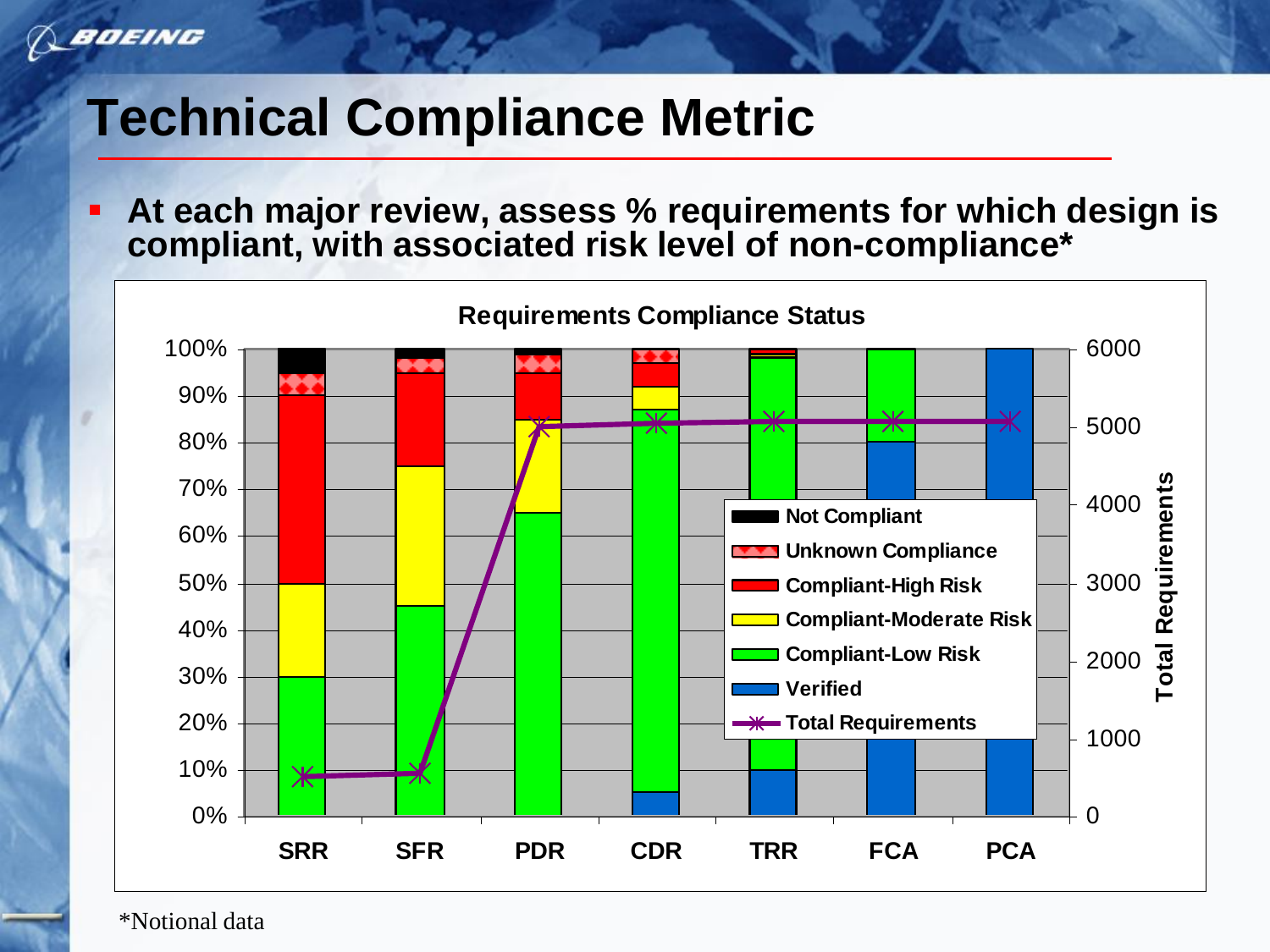

### **Requirements Quality Assessments (RQA)**

## **Assess quality of requirements vs. objective quality standard**